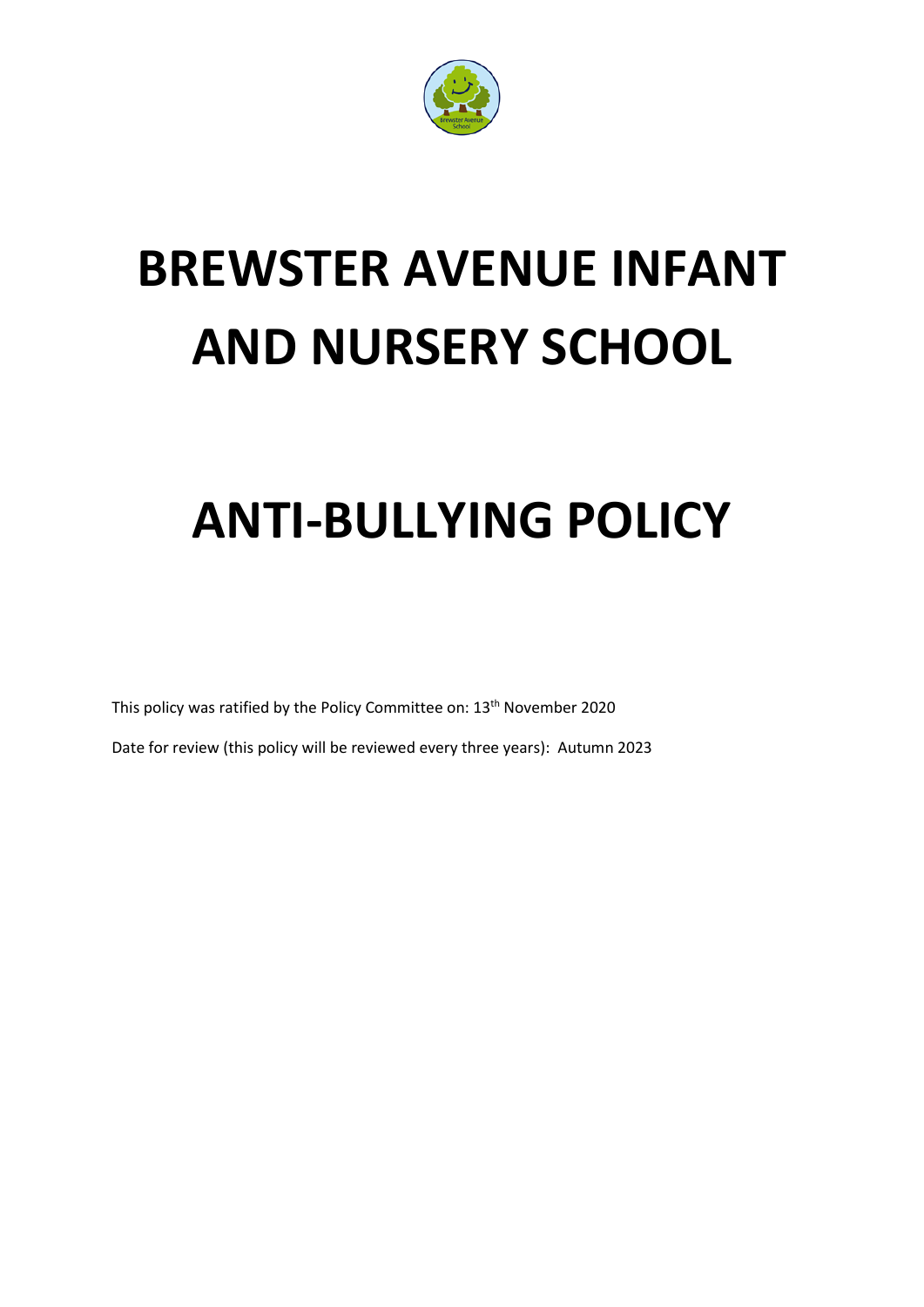#### *To be read in conjunction with Behaviour & Expectations Policy*

### **Aim**

To ensure that pupils learn in a supportive, caring and safe environment without fear of being bullied. Bullying is anti-social behaviour and affects everyone; it is unacceptable and will not be tolerated.

# **Definition of Bullying**

Bullying is defined as '*repeated behaviour which is intended to hurt someone either emotionally or physically, and is often aimed at certain people because of their race, religion, gender or sexual orientation or any other aspect such as appearance or disability*' (Bullying UK).

Bullying differs from teasing/falling out between friends or other types of aggressive behaviour because:

- There is a deliberate intention to hurt or humiliate.
- There is a power imbalance that makes it hard for the victim to defend themselves.
- It is usually persistent.

Occasionally an incident may be deemed to be bullying even if the behaviour has not been repeated or persistent – if it fulfils all other descriptions of bullying, particularly in cases of sexual, sexist, racist or homophobic abuse or when behaviour is directed at children with disabilities.

# **Types of Bullying**

- Physical bullying includes hitting, kicking, tripping, pinching and pushing or damaging or taking someone else's property.
- Verbal bullying includes name calling, insults, teasing, intimidation, homophobic or racist remarks, or verbal abuse.
- Social or indirect bullying includes lying or spreading rumours, mimicking unkindly, negative facial or physical gestures, playing nasty jokes to embarrass or humiliate or encouraging others to socially exclude someone.
- Cyber bullying includes abusive or hurtful texts emails or posts, images or videos, deliberately excluding others online, imitating others online or using their log-in*.*

Pupils who are being bullied may show changes in behaviour, such as becoming shy and nervous, feigning illness, taking unusual absences or clinging to adults. There may be evidence of changes in work patterns, lacking concentration or absence from school. Pupils must be encouraged to report bullying in schools.

Schools' staff must be alert to the signs of bullying and act promptly and firmly against it in accordance with this policy.

#### **Creating an anti-bullying culture in school**

Our school's Behaviour and Expectations Policy explains how we promote positive behaviour in school to create an environment where pupils behave well.

We also draw on the school's curriculum and promote appropriate behaviour through teaching, and by creating an emotionally and socially safe environment where these skills are learned and practised. Our curriculum is used to:

- Raise awareness about bullying
- Build an anti-bullying ethos
- Teach pupils how constructively to manage their relationships with others